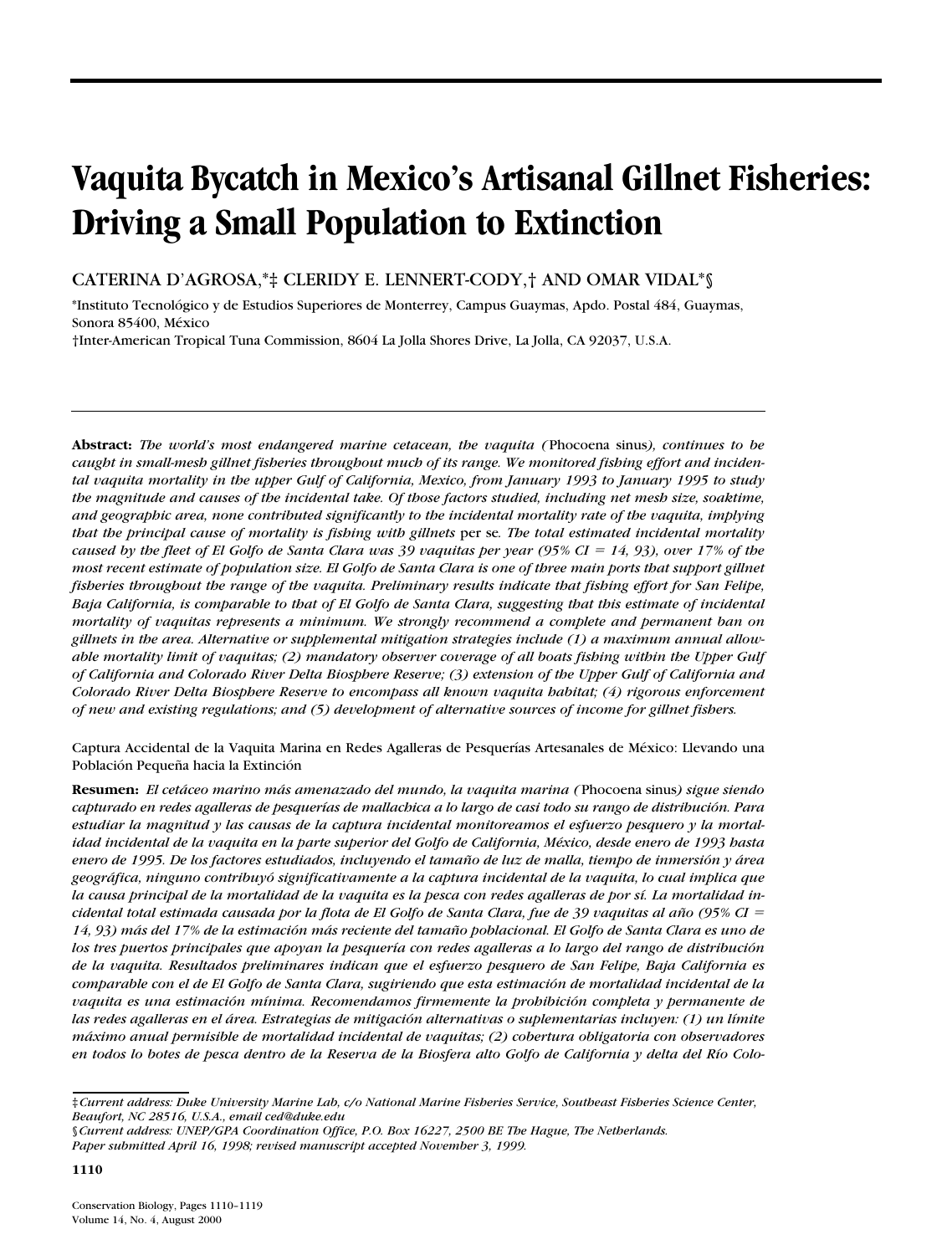*rado; (3) extensión de la Reserva de la Biosfera alto Golfo de California y del delta del Río Colorado para abarcar todos los hábitats conocidos de la vaquita; (4) ejecución rigurosa de las regulaciones nuevas y existentes; y (5) desarrollo de fuentes de ingreso alternativas a la pesquería con redes agalleras.*

## **Introduction**

One of the primary threats to biodiversity is the overexploitation of natural resources (Meffe et al. 1997). This is especially true of marine species, where overfishing and fisheries bycatch have serious effects on marine ecosystems (Dayton et al. 1995). The extinction of marine vertebrates is thought to be a rare and unlikely event (Casey & Myers 1998), but many species are severely threatened by directed or incidental harvesting (e.g., barndoor skate [*Raja laevis*], Casey & Myers 1998; coelacanth [*Latimeria chalumnae*], Hissman et al. 1998; several small cetaceans, Brownell et al. 1989).

The vaquita (*Phocoena sinus*), a small porpoise, is the most endangered marine cetacean; its range is limited to the upper Gulf of California, Mexico (Fig. 1; Gerrodette et al. 1995; Vidal 1995). The population size is small, with the most reliable and recent abundance estimate being 224 individuals (95% CI = 106, 470; Barlow et al. 1997). Although the life history of the vaquita is similar to that of its better-known congener, the harbor porpoise (*P. phocoena*; Hohn et al. 1996), the reproductive rate and thus the potential rate of increase for the vaquita population is thought to be lower than the 4% estimated for the harbor porpoise by Woodley and Read (1991). Rosel (1992) found no genetic variability in a mtDNA segment of 400 base pairs in a small sample of vaquita and attributed this to a possible population bottleneck. The high incidence of polydactyly in the vaquita also suggests inbreeding (Torre 1995).

Documented mortality of the vaquita in gillnet fishery operations has been occurring at least since the 1950s (D'Agrosa 1995), possibly since the 1930s (Vidal 1995), and now threatens its survival. Since first described in 1958 (Norris & McFarland 1958), the vaquita has been listed as an endangered species by several national and international agencies and organizations (World Conservation Union 1978; U.S. Endangered Species Act 1985; Klinowska 1991; Diario Oficial de la Federación [DOF] 1994). It has long been thought that gillnets, which are used widely in the upper Gulf of California, are the biggest threat to the vaquita (Vidal 1995). Large-mesh gillnets ( $>$ 20 cm), particularly those set for a sciaenid fish called totoaba (*Totoaba macdonaldi*, also endemic to the region and endangered by overfishing) were thought to be the primary cause of unsustainable rates of incidental mortality, at least during the 1980s and early 1990s. Between 1985 and 1992, at least 35 vaquitas were taken each year in gillnets set for totoaba, several shark species, and sierra and mackerel (*Scomberomorus* spp.) (Vidal 1995).

Through the years there have been many attempts to manage and protect the natural resources of this region. In spite of regulations banning the totoaba fishery and the use of large-mesh gillnets (DOF 1955, 1975, 1992, 1993, 1994), this fishery continued, and others using smaller-mesh  $( $20 \text{ cm}$ )$  gillnets emerged or expanded. In 1993–1994, these small-mesh gillnets were also shown to catch vaquitas, adding to growing concern for the survival of the species (D'Agrosa et al. 1995). In June 1993, the Mexican government established the upper Gulf of California and Colorado River Delta Biosphere Reserve (DOF 1993), principally to protect vaquita and totoaba and their habitat (DOF 1993, 1994).

We present the first estimates of fishing effort and incidental vaquita mortality caused by small-mesh gillnet fisheries from El Golfo de Santa Clara, Sonora, and an analysis of factors that may contribute to this mortality. In addition, we provide a description of concurrent fishing activities at other ports within the vaquita's range to illustrate the potential effect of gillnet fisheries throughout the upper Gulf.

# **Methods**

#### **Data Collection and Analysis**

We monitored the artisanal gillnet fishing activities in the upper Gulf of California periodically between 23 January 1993 and 25 January 1995. In El Golfo de Santa Clara, we monitored the fishing activity of 235 pangas (small outboard-motor boats) continuously from 23 January to 7 August 1993 (except for 7 days between 7 and 14 May) and intermittently (11 1- to 6-day visits) from 15 September 1993 to 24 April 1994. To collect data on fishing effort and incidental mortality of the vaquita, we interviewed the greatest number of fishers possible on the beach when they returned from fishing. In addition, to corroborate the data provided by the fishers, we placed one observer per fishing day on the first panga that agreed to take the observer, for a total of 54 sam-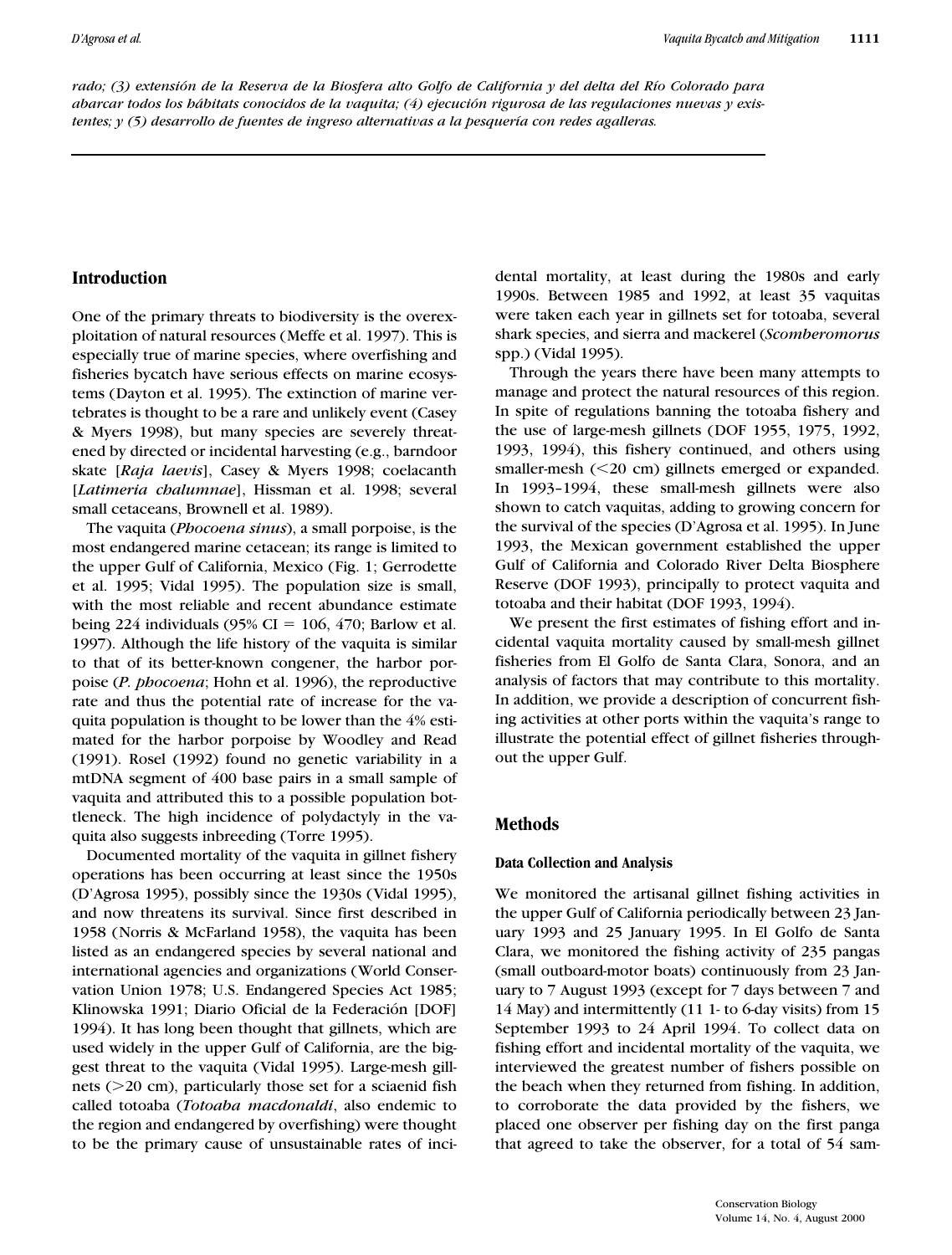

*Figure 1. Study area denoting the boundaries of the upper Gulf of California and Colorado River Delta Biosphere Reserve, locations of incidental capture of vaquitas during 1993–1994, and four zones within which fishing effort occurs: (1) Colorado River Delta, from El Machorro, Sonora (lat 31*8 *40*9*N, long 114*8 *30*9*W) across the Gulf to El Moreno, Baja California (approximately lat 31*8 *12*9*N, long 114*8 *50*9*W); (2) coast of Sonora, from El Machorro south to El Borrascoso (lat 31*8 *29*9*N, long*   $114^{\circ}$  02<sup>'</sup>W) and west to central area of the Gulf; (3) *coast of Baja California, from El Moreno to San Felipe and east to Rocas Consag; and (4) central region, which roughly follows one of the main river channels.*

pled pangas (for details see D'Agrosa et al. 1995). Between 26 January 1993 and 25 January 1994, we recorded 2921 fishing trips; it was not possible to interview all fishers, however, so we sampled a total of 1113 fishing trips, 1066 (96%) through interviews and 47 (4%) through observers aboard pangas. Between January 1994 and April 1994, we recorded an additional 236 fishing trips, of which we sampled 102. Between January 1993 and January 1994, 14 vaquitas died in gillnets with mesh sizes ranging from 7 to 15 cm (D'Agrosa et al. 1995); three of these deaths could not be used for analysis because the fishery associated with these mortalities was not known. There were no observed (or reported) mortalities between February and April 1994.

In addition, we conducted five concurrent visits (28 days total) to El Golfo de Santa Clara and Puerto Peñasco, Sonora, and San Felipe, Baja California, between 18 October 1994 and 25 January 1995. During this period we recorded 739 trips in El Golfo de Santa Clara, 1046 trips in San Felipe, and 237 trips in Puerto Peñasco, of which we sampled 351, 314, and 190 trips, respectively. The number of pangas capable of fishing gillnets varied between ports during this period, with 250 in El Golfo de Santa Clara and 250 in San Felipe, but only 80 in Puerto Peñasco. No data were collected on fishing activities in Puertecitos, Baja California, or in the nearby fishing camps.

## **Factors Influencing Mortality Rates**

Identification of factors that may affect mortality rates is essential to the design and implementation of management strategies to reduce the incidental take of vaquita. To address this issue, we investigated the effects of geographic area, mesh size, net deployment time, soaktime (difference between time of net set and time of net haul), and fishery type on mortality per net using data from January 1993 to April 1994. The number of sets per net was not consistently available for the entire study period, so we used mortality per net instead of mortality per set. Data for 1620 nets were used in this analysis. We determined the levels of each of the factors by probable as well as existing management guidelines or by the ranges of the various variables representing the factors. We divided the upper Gulf into four zones (Fig. 1): (1) Colorado River Delta; (2) coast of Sonora; (3) coast of Baja California; and (4) central Gulf region. We grouped mesh sizes into  $\leq$ 10 cm and  $\geq$ 10 cm, net deployment time into before and after 1400 hours, and soaktime into short (0–15 hours) or long  $(>15$  hours) duration. We grouped the five gillnet fisheries into two categories: surface fisheries (sierra and mackerel) and subsurface fisheries (shrimp [*Penaeus stylirostris*, *P. californiensis*], chano [*Micropogonias megalops*], corvinas [*Cynoscion* spp.], and several species of sharks and rays).

To test for the effects of these factors on vaquita mortality per net, we used the framework of a generalized linear model (McCullagh & Nelder 1989; Chambers & Hastie 1992), assuming a binomial distribution for the number of nets in which a vaquita death occurred. That is, we assumed a binary distribution for mortality per net in individual nets. A binary distribution is plausible because there were no nets (or trips), recorded from observation or interview, with more than one vaquita death. We assumed a linear logistic model (Collett 1991) for the dependence of mortality per net on the factors described above and selected influential factors by a stepwise fitting procedure.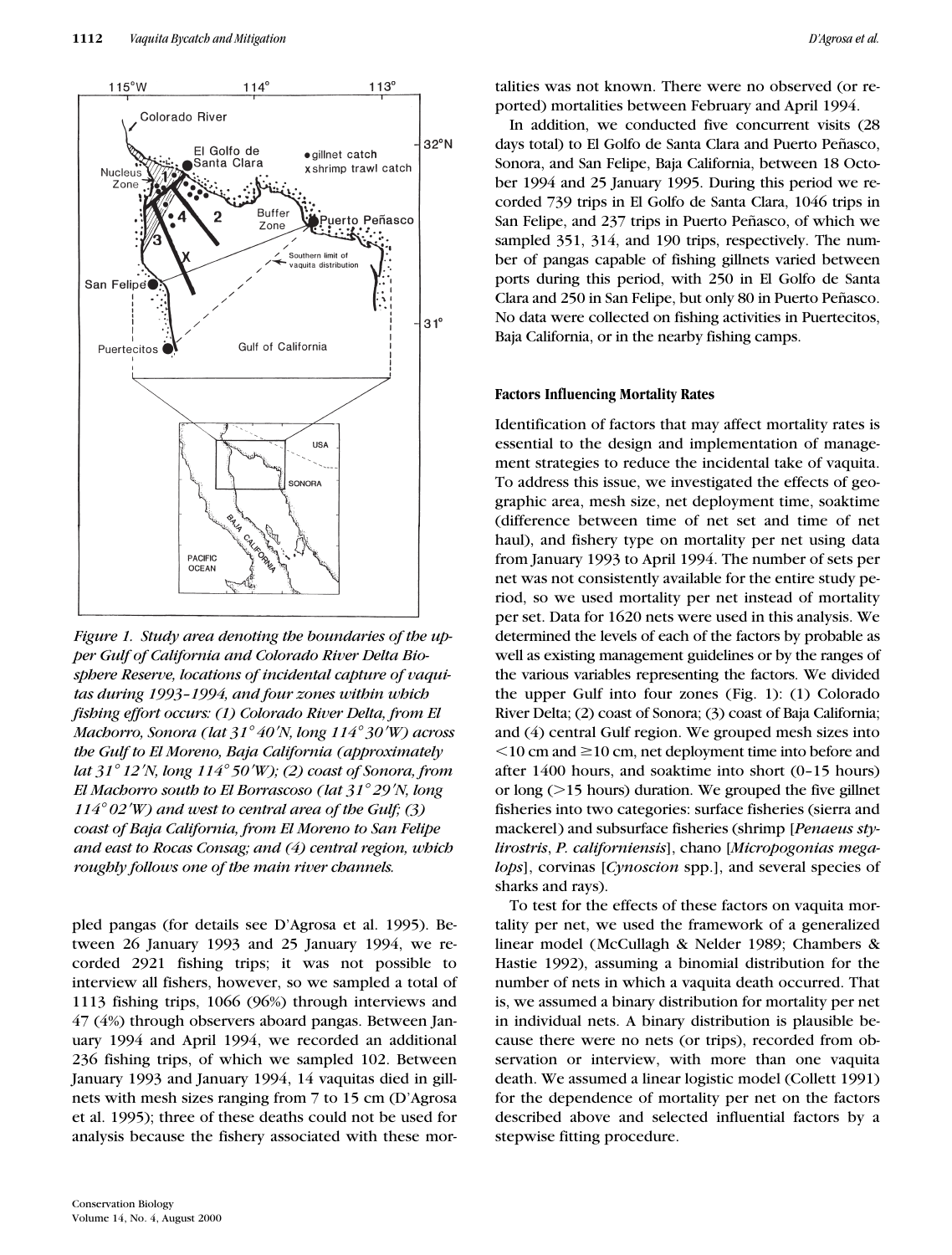## **Fishing Effort**

We measured fishing effort as the number of pangas fishing per day. Direct observations of fishing activities in El Golfo de Santa Clara suggested that each panga made one trip per day, so the number of fishing trips per day equals the number of pangas fishing per day. We did not use other measures of effort, such as number of nets, number of net sets, or soaktime, because the data for these variables was not consistently available throughout the study period. Whenever possible, the observers recorded direct counts of the number of pangas fishing on a given day. When direct counts were not possible, the fishers provided an estimate of the number of pangas fishing from daily counts of the number of active pangas at each fishing ground. Because counts provided by fishers for the same fishing ground differed, we estimated the number of pangas fishing per day by first computing the average number of pangas fishing at each fishing ground and then summing these averages over all locations. We treated these estimated counts as direct counts.

We explored the relationship between the number of pangas fishing and day of the week, tidal amplitude, and type of fishery to estimate the fishing effort of the fleet of El Golfo de Santa Clara on days that were not monitored. The number of pangas that fished on a given day varied with the day of the week, with almost no fishing occurring on Sundays (Fig. 2). We grouped the days of the week into three categories: (1) Sunday; (2) Friday, Saturday, and Monday; and (3) Tuesday, Wednesday, and Thursday. Most of the fisheries used driftnets, so fishers did not fish during neap tides (Fig. 2) because catches were low. Tides in this area are mixed semidiurnal (Castro & Huber 1992), so we used the amplitude between the first maximum and the first minimum in all of the analyses. Tidal amplitude data were obtained from the Instituto de Geofísica (1993, 1994). We grouped tidal amplitudes into three categories: (1) low,  $\leq$ 3 m; (2) medium,  $\geq$  3 and  $\leq$  5 m; and (3) high,  $\geq$  5 m. Effort was highly variable between fisheries because the duration of fishing seasons and the number of active fishers in each season were not constant (Fig. 2). We grouped fisheries into three categories: (1) chano; (2) shark, ray, and corvina; and (3) shrimp and sierra. Other factors that may affect the distribution of fishing effort, such as the previous day's catch, weather, availability of fuel, local festivities, or socioeconomic conditions (e.g., availability of household money) could not be included in this analysis because data were not available for the entire study period or because data were not collected.

To determine the relationship between the number of pangas that fished on a given day and the tides, day of the week, and fishery, we analyzed the data within the framework of a generalized linear model, assuming a loglinear model (McCullagh & Nelder 1989) for the mean



*Figure 2. Distribution of number of pangas fishing per day between January 1993 and January 1994 in relation to (a) day of week, (b) amplitude between tides, and (c) fishery. Solid rectangles encompass middle 50% of data; white line is median; solid unconnected lines are extreme values; solid lines connected with dashed line represent 97% of data.*

number of pangas fishing on a given day  $(\mu)$ . That is, we assumed that

 $\ln (\mu) =$  global constant + fishery effect + day effect + tidal amplitude effect,

where ln denotes natural logarithm. We used iteratively reweighted least squares (Chambers & Hastie 1992) to estimate the coefficients for a parameterization of this model. From the parameterized model we predicted the mean number of pangas fishing on a given day for days that were not monitored. We estimated the total number of fishing trips made by the fleet of El Golfo de Santa Clara between 26 January 1993 and 25 January 1994 by summing the fishing trips for those days that were monitored plus the estimated numbers of trips for unmonitored days. We estimated the variance of the total number of fishing trips by the delta method (Rice 1988).

To obtain an idea of the magnitude of fishing activities throughout the upper Gulf, we compared daily fishing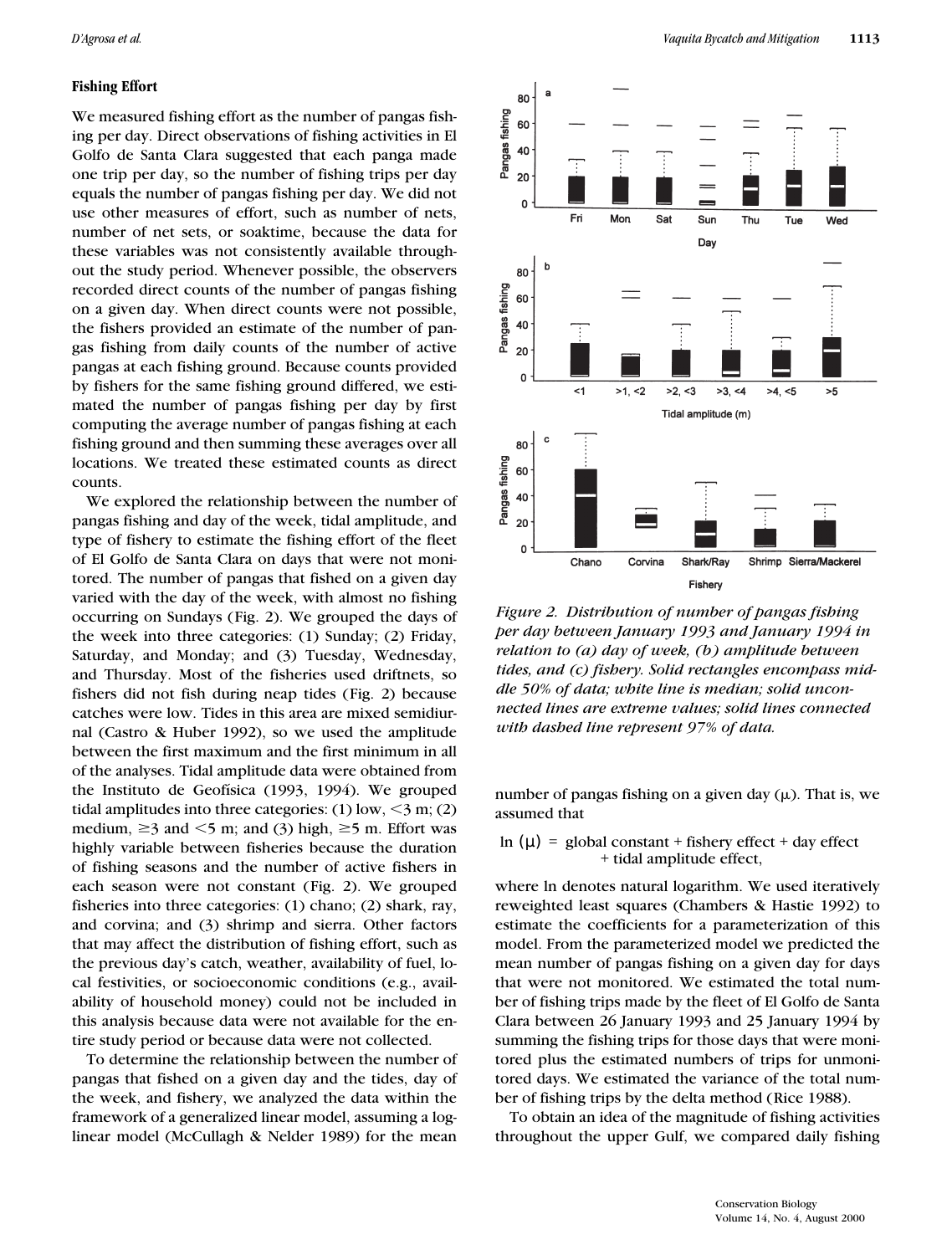effort among ports for the shrimp fishery (the only gillnet fishery active in El Golfo de Santa Clara between October 1994 and January 1995), assuming a linear relationship for effort among ports. The slope of this linear relationship was estimated by least squares.

## **Incidental Mortality**

We computed the average mortality rate per trip as the number of reported mortalities in sampled trips, divided by the number of sampled trips. We estimated the variance of mortality per trip according to the formula for the variance of a proportion, assuming a binary distribution for mortality per trip in individual trips (Collett 1991). We calculated mortality rates separately for data obtained from interviews and for data obtained by onboard observers and then compared these two mortality rates to detect significant differences at the 5% level, assuming an approximately Gaussian distribution for the difference in mortality rates (Collett 1991, equation 2.14).

We estimated the total mortality of the vaquita from 26 January 1993 to 25 January 1994 for El Golfo de Santa Clara as the product of total estimated fishing effort and mortality per trip. We calculated an estimate of the variance of total mortality according to Goodman (1960), assuming that mortality per trip and total estimated fishing effort were uncorrelated. From the Tchebysheff theorem (Mann 1992), we calculated approximate 95% confidence intervals for total mortality.

## **Results**

#### **Factors Influencing Mortality Rates**

We found no significant dependence of the logarithm of the odds ratio for mortality per net (Table 1) on any of the factors or combination of factors investigated. The changes in deviance—a measure of the explanatory power of a factor—were not significant at the 10% level for any of the factors considered, and most *p* values were  $>0.30$ . We also analyzed fisheries as such (i.e., shrimp, chano, corvinas, sharks, sierra and mackerel, and rays) to determine if there was any dependence of the logarithm of the odds ratio for mortality per net on the type of fishery. The model was also not significant  $(p = 0.86)$ .

## **Fishing Effort**

We estimate that fishers of El Golfo de Santa Clara conducted 3946 trips ( $SE = 139$ ) between 26 January 1993 and 25 January 1994 (Fig. 3). The mean number of pangas fishing per day depended significantly on the type of fishery ( $p < 0.01$ ), day of the week ( $p < 0.01$ ), and tidal amplitude ( $p < 0.01$ ) (Table 2). Thus, we consider this estimate an improvement over an estimate based on the overall mean (4936 pangas). Nonetheless, departures of data from the model were evident. Other single-distribution models that accommodate greater variability than the Poisson (e.g., the negative binomial) did not significantly improve the fit. Estimates based on a Poisson model with first-order interactions (3905 pangas) and on a stratified ratio estimator (3991 pangas) were similar. The lack of fit is most likely caused by factors, such as weather and local holidays, that were not adequately described by a day effect and that could not be included in our model because of lack of data, underscoring the need for future studies to take the steps necessary to ensure continuous monitoring of fishing effort.

Gillnet fishing activities were variable among ports during the "shrimp season" in late 1994. For example, between October 1994 and January 1995 only the shrimp fishery (7-cm mesh gillnets; D'Agrosa et al. 1995) was operating in El Golfo de Santa Clara. Shrimps were also fished with 7-cm mesh gillnets in San Felipe from early September to at least 1 December, but then sierra and mackerel were fished with 7.6-cm mesh gillnets, and in January baqueta (possibly *Epinephelus acanthistius*) were fished with longlines. In Puerto Peñasco, approximately 20 pangas fished for shrimps with 7-cm

**Table 1. Order of stepwise selection of factors from the linear logistic model for vaquita mortality per net.**

| Factor <sup>a</sup>                                             | Change in deviance <sup>b</sup> | Degrees of freedom | $n^{c}$ |  |
|-----------------------------------------------------------------|---------------------------------|--------------------|---------|--|
| Mesh size                                                       | 0.87                            |                    | 0.35    |  |
| Mesh size + area                                                | 2.15                            |                    | 0.54    |  |
| Mesh size $+$ area $+$ time of net deployment                   | 0.46                            |                    | 0.50    |  |
| Mesh size $+$ area $+$ time of net deployment $+$ fishery       | 1.71                            |                    | 0.19    |  |
| Mesh size + area + time of net deployment + fishery + soak time | 0.01                            |                    | 0.93    |  |

<sup>a</sup>At eacb step, the factor with the smallest p value was added to the model, even if the factor was not significant.<br><sup>b</sup>Change in deviance represents the difference in residual deviances of models with and without the add *with only a global constant (null model)* =  $131.76$ .

*Approximate* p *values were obtained by assuming that the change in deviance follows a chi-square distribution with the appropriate degrees of freedom.*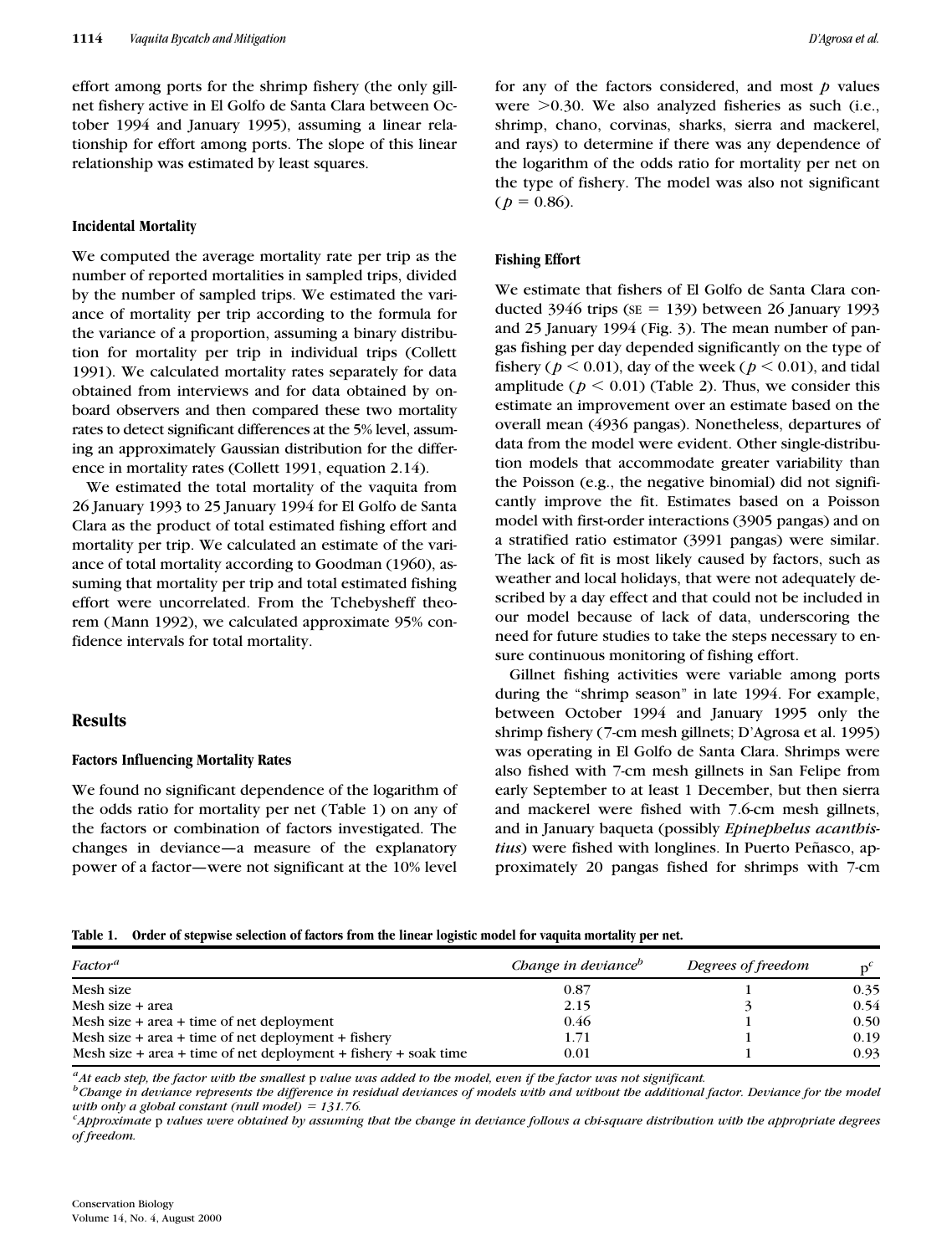

mesh gillnets, principally in the same areas used by El Golfo de Santa Clara fishers. During the same period, however, several pangas bought seafood from commercial shrimp boats, others took divers to get bivalves, and still others fished baqueta with longlines.

Observed fishing effort for the shrimp fishery in El Golfo de Santa Clara from October 1994 to January 1995 was significantly correlated with that for San Felipe, but not with that for Puerto Peñasco. Fishing effort for the shrimp fishery in San Felipe was more than 1.5 times that in El Golfo de Santa Clara ( $t = 8.20$ , df = 15,  $p <$ 0.01). No significant linear relationship was found be-

**Table 2. Estimated coefficients for the log-linear model of mean number of pangas fishing per day in El Golfo de Santa Clara, Sonora, Mexico.**

| Factor <sup>a</sup>                       | <i>Estimated</i> | coefficient Standard error |         |        |
|-------------------------------------------|------------------|----------------------------|---------|--------|
| Global constant <sup><math>c</math></sup> | 2.53             | 0.293                      | 8.63    | < 0.01 |
| $Shk\text{-cor}^d$                        | $-0.98$          | 0.200                      | $-4.93$ | < 0.01 |
| Shr-sie                                   | $-1.47$          | 0.166                      | $-8.85$ | < 0.01 |
| FSM <sup>e</sup>                          | 0.45             | 0.275                      | 1.65    | 0.10   |
| <b>TWR</b>                                | 0.81             | 0.271                      | 2.99    | < 0.01 |
| $\text{MED}^f$                            | 0.36             | 0.183                      | 1.99    | 0.05   |
| <b>HIGH</b>                               | 0.71             | 0.199                      | 3.57    | < 0.01 |

*aShk-cor, shark and corvina fisheries; shr-sie, shrimp and sierra and mackerel fisheries; FSM, Friday, Saturday, and Monday; TWR, Tuesday, Wednesday, and Thursday; MED, medium tidal amplitude; HIGH, high tidal amplitude.*

*bThe* p *values are for a two-tailed test based on Student's* t *distribution with 224 degrees of freedom (*t *values have been scaled by an estimate of the dispersion parameter). The overall reduction in deviance attributable to the model was 1843 (6 df, p < 0.01).* 

*Global constant represents the chano fishery on Sundays at low tidal amplitude.*

*dChange in deviance (with respect to full model) associated with the fishery effect was 1360, 2 df; approximate*  $F = 37.0; 2, 224$  *df.* 

*Change in deviance (with respect to full model) associated with the day of the week effect was 201, 2 df; approximate*  $F = 5.5$ ; 2, 224 df. *f Change in deviance (with respect to full model) associated with the tidal amplitude effect was 210, 2 df; approximate*  $F = 5.7$ ; 2, 224 df. *Figure 3. Observed fishing effort (x; observations are connected by a solid line to indicate continuous monitoring) and estimated fishing effort (dotted line) between January 1993 and January 1994. Fisheries indicated in upper region of the graph.*

tween fishing effort for the shrimp fishery of Puerto Peñasco and that of El Golfo de Santa Clara ( $t = 0.16$ , df = 12,  $p > 0.20$ , suggesting that these two ports did not allocate effort for shrimp fishing in a similar manner.

#### **Incidental Mortality**

We estimate that one animal in 50 trips (observer data) to one animal in 100 trips (observer plus interview data) was taken between 26 January 1993 and 25 January 1994 (Table 3). There was no significant difference between the average mortality rate based on observer data and that based on interview data ( $z = 0.81$ ,  $p = 0.42$ ). For comparison, we computed estimates of mortality per trip for both the observer data and the pooled data (observer plus interviews) (Table 3). We computed unstratified estimates of mortality rates because none of the factors investigated contributed significantly to the mortality rate of the vaquita (Table 1; D'Agrosa 1995).

The total estimated incidental vaquita mortality from fishing activities of El Golfo de Santa Clara between 26 January 1993 and 25 January 1994 was 39 vaquitas (se  $=$ 12) when the pooled data were used (95% CI =  $14, 93$ ) and 84 vaquitas ( $SE = 83$ ) when only the data collected by observers were used  $(95\% \text{ CI} = 14, 455)$  (Table 3). Neither of these incidental mortality estimates includes all of the fishing activities in the upper Gulf (i.e., other fishing ports, fishing camps, and gears). Although we have no data on mortality for other ports, the occurrence of fishing effort in other ports and nearby fishing camps suggests that the actual annual mortality of the vaquita may be higher. Given that the number of pangas in El Golfo de Santa Clara and in San Felipe has changed little between 1990 (approximately 226 and 260, respectively; Vidal 1995) and 1995 (250 in each port), and assuming that fishing activities in San Felipe were similar to those in El Golfo de Santa Clara, the number of trips made by pangas in San Felipe may have been compara-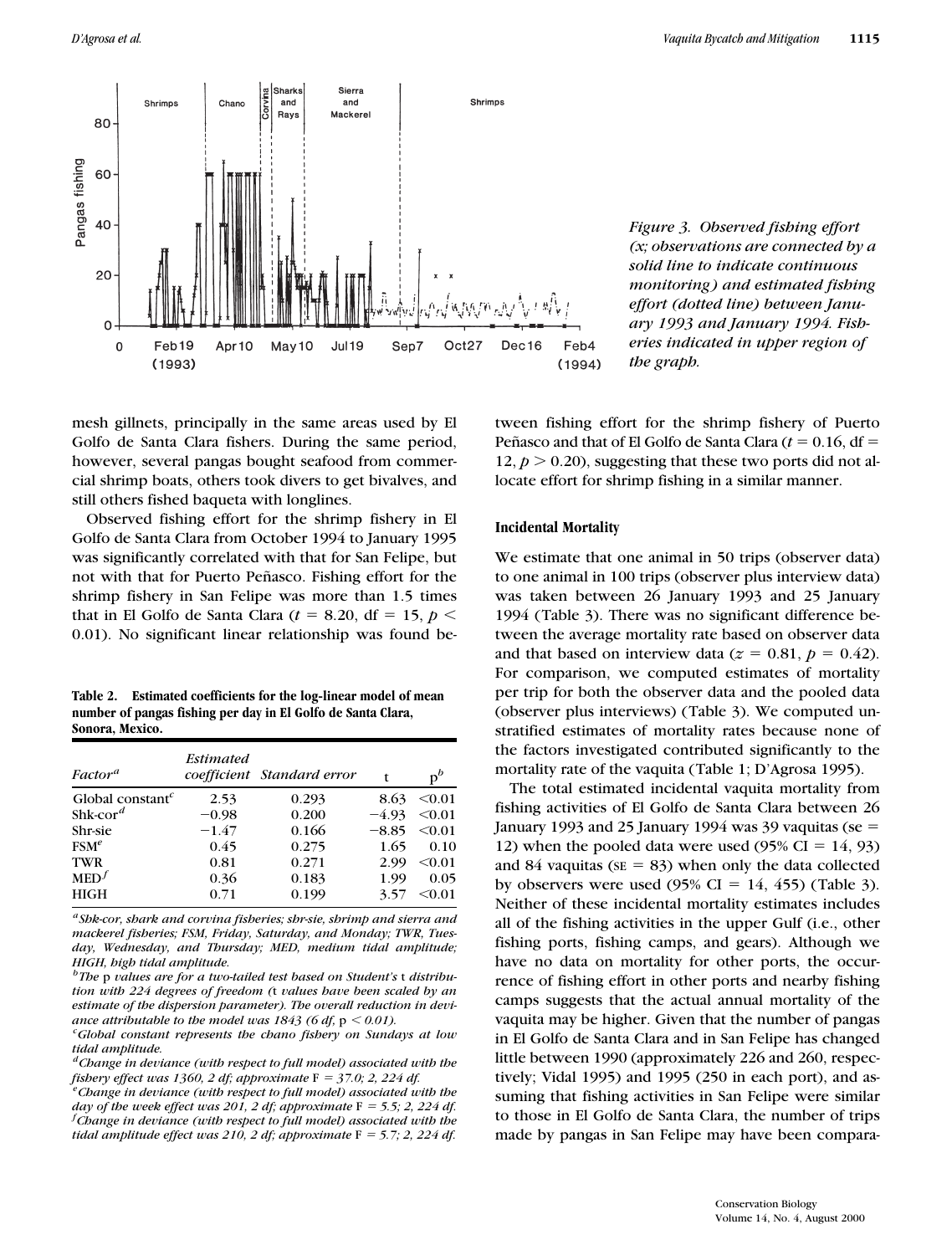**Table 3. Mortality rates per trip (mpt) and total estimated number of vaquita mortalities (M) for El Golfo de Santa Clara, Sonora, Mexico, 26 January 1993 through 25 January 1994***. a*

| Data <sup>a</sup> | <b>Deaths</b> | Trips      | mpt              | $\sim$ $\sim$<br>ðЕ | M             | SЕ                                      | $\mathcal{C}I^b$<br>u |
|-------------------|---------------|------------|------------------|---------------------|---------------|-----------------------------------------|-----------------------|
| All<br>Observer   | . .           | 1112<br>л. | 0.0099<br>0.0213 | 0.00297<br>0.02104  | 39<br>╯<br>84 | $\overline{1}$<br>Q <sub>2</sub><br>OC. | 14, 93<br>455<br>14,  |

*aAll, interview plus observer data; observer, observer data only.*

*bApproximate 95% confidence intervals for M.*

ble to that of pangas of El Golfo de Santa Clara. No data were available for Puerto Peñasco. Thus, several mortality estimates can be calculated from these results (Table 4), ranging from 14 (observed mortalities) to 168 (estimate for El Golfo de Santa Clara and San Felipe based on observer data). We consider the estimate of 39 vaquitas per year to be the most reasonable because it is based on the largest sample size but does not involve extrapolation to fishing ports for which no mortality-rate data were available.

## **Discussion**

We have used estimates of mortality per trip and total number of trips to compute an estimate of total annual incidental mortality of the vaquita in El Golfo de Santa Clara, one of three main ports that support gillnet fisheries throughout the range of the vaquita. Preliminary results indicate that fishing effort for San Felipe, Baja California, is comparable to that of El Golfo de Santa Clara, suggesting that our estimate of 39 (95% CI = 14, 93) vaquita mortalities per year represents a minimum. No significant dependence of vaquita mortality per net on area, mesh size, net deployment time, fishery type, or soaktime was found, most likely because the number of documented deaths (11) was small in relation to the number of monitored nets (1620).

Results of a power analysis for individual factors, based on the assumption that the linear logistic model is correct, suggest that our analysis of the by-net data had low power (Taylor & Gerrodette 1993). For example, given our sample size and assuming an alpha level  $(\alpha)$  of 0.20, we estimated that the true difference in mortality per net between the two levels of mesh size would have to have been almost three times that actually observed to have been detectable with a probability of 0.76 and almost six times that actually observed to have been detectable with a probability  $>0.90$ . On the other hand, given the observed difference in mortality per net for the two mesh-size categories, we estimated that 3 more years of data (at the same level of sampling coverage) would be necessary to have a 71% chance of detecting a true difference of the magnitude actually observed ( $\alpha =$ 0.20). We estimated that statistical power was similar for the other factors. Given the most recent abundance and

mortality estimates, delaying drastic conservation measures to wait for several more years of data to be collected could put the vaquita at great risk. Thus, if we take a precautionary approach, our results suggest that the principal cause of the incidental mortality of the vaquita is fishing with gillnets per se.

The high levels of incidental mortality of vaquitas may indicate that the population is larger than calculated by Barlow et al. (1997). Even bycatch of vaquitas at the level of the observed mortalities (14) is unsustainable, with an annual mortality rate of 6.25% of the estimated population size of 224 (Barlow et al. 1997). With the exception of several surveys by Silber (1988, 1990) and Gerrodette et al. (1995), there has been no search effort in the extreme northwest of the upper Gulf of California because most vessels used in the surveys could not enter the shallower channels  $(<$  20 m). Sightings by Sánchez-Navarro and Robles (Table 5) and captures documented by Vidal (1995) and D'Agrosa et al. (1995) indicate that vaquita inhabit these shallow waters. To sustain the current estimated mortality of 39 vaquitas per year, assuming an optimistic potential rate of increase of 4%, the vaquita population would have to be at least 975 animals, a figure more than twice the upper boundary of the abundance estimate by Barlow et al. (1997).

One must consider more than just the small population size and low potential rate of increase when exam-

**Table 4. Estimates of total annual mortalities of vaquita, calculated with different mortality rates, and the corresponding percentage of the estimated population size of 224 (Barlow et al. 1997).**

| Data used <sup>a</sup>       | Mortality | Population<br>(%) |
|------------------------------|-----------|-------------------|
| Observed mortality           |           |                   |
| <b>EGSC</b>                  | 14        | 6.25              |
| Calculated mortalities       |           |                   |
| EGSC all data                | 39        | 17.41             |
| EGSC observer data only      | 84        | 37.50             |
| $EGSC + SF^b$ all data       | $~10-78$  | ~234.82           |
| EGSC + SF observer data only | ~168      | ~275.00           |

*a EGSC, El Golfo de Santa Clara, Sonora; SF, San Felipe, Baja California. b We have assumed, based on the number of boats fishing, that the SF pangas conducted the same number of trips between January 1993 and January 1994 as the pangas in EGSC. Thus, the total estimated incidental mortality for both EGSC and SF is twice the estimate for EGSC.*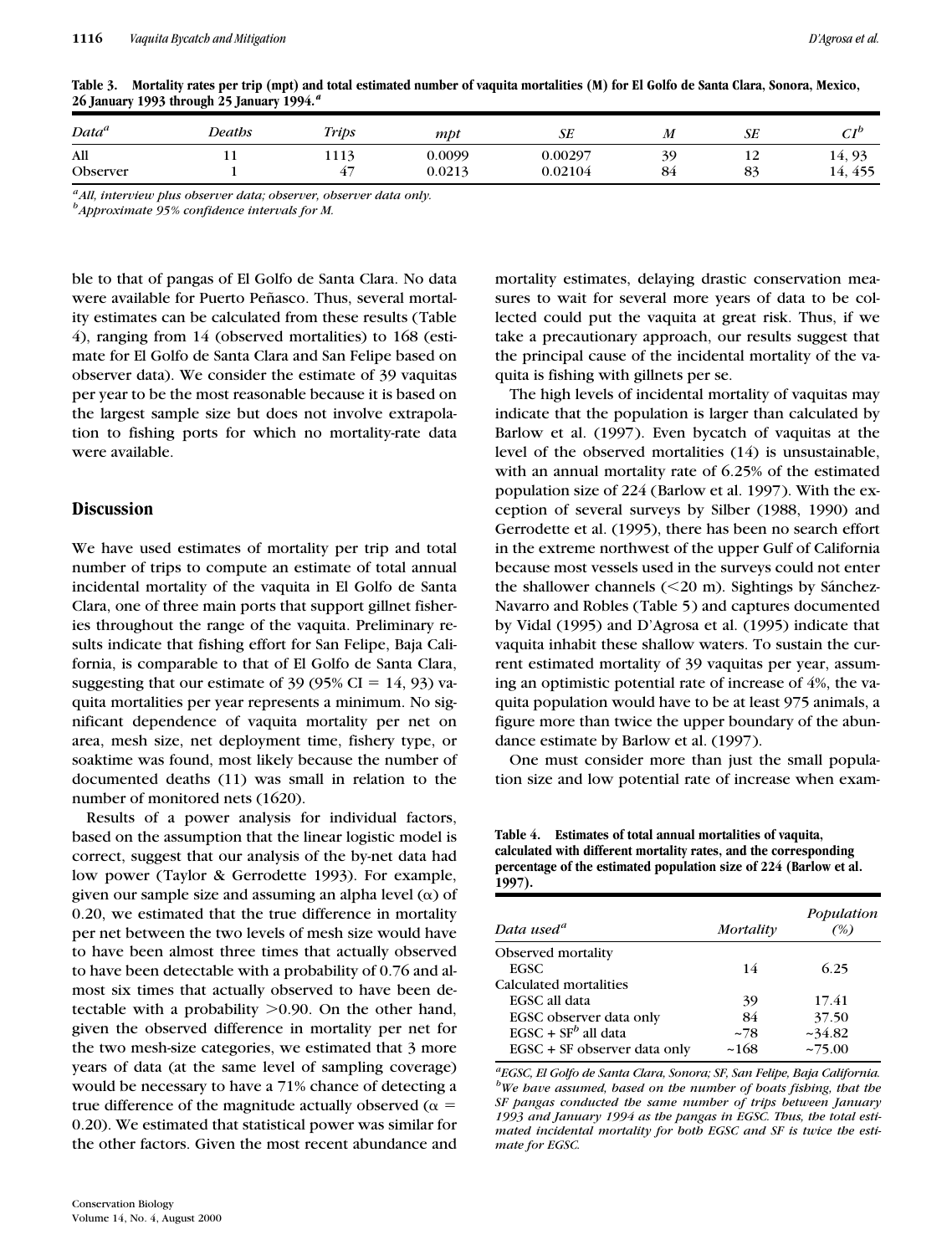**Table 5. Vaquita sightings during** *Ambar y Lobo* **cruise, 20–30 April 1993\*.**

| Day<br>(April 1993) sighted |       | (N) | Hour Latitude Longitude Depth<br>(W) |      | ( <i>m</i> ) Individuals |
|-----------------------------|-------|-----|--------------------------------------|------|--------------------------|
| 21                          | 10:00 |     | 31:10.25 114:39.43                   | 15.2 | 1                        |
| 21                          | 11:37 |     | 31:10.58 114:35.98                   | 18.3 | 1                        |
| 21                          |       |     | 13:30 31:10.58 114:35.98             | 10.6 | 2/1                      |
| 21                          |       |     | 14:30 31:10.60 114:36.45             | 15.2 | 4                        |
| 22                          |       |     | 16:00 31:06.26 114:44.95             | 15.2 | 1                        |
| 25                          | 07:21 |     | 31:06.51 114:42.03                   | 15.2 | 2                        |
| 25                          |       |     | 13:35 31:14.69 114:42.33             | 15.2 | 1                        |
| 25                          | 13:55 |     | 31:14.00 114:42.00                   | 15.2 | 3                        |
| 27                          | 11:10 |     | 31:02.28 114:44.02                   | 15.2 | 2/1                      |
| 28                          |       |     | 13:10 31:11.65 114:39.34             | 18.3 | 2                        |
| 28                          | 16:20 |     | 31:06.62 114:40.25                   | 15.2 | 3/1                      |

\**Hour sighted, time begin sighting; depth, water depth; individuals, number of individuals. Unpublished data used with permission of M. Sánchez Navarro of México Desconocido and A. Robles of Conservation International.*

ining the effect of incidental mortality on this population. Low genetic variability (Rosel 1992) could reduce the population's ability to withstand natural environmental changes. Furthermore, the bimodal age structure (Hohn et al. 1996) could reflect either spatial-temporal segregation of the vaquita or the extermination of juvenile vaquitas due to high fishery-related mortality levels in the past. This, in conjunction with other negative pressures, such as habitat degradation, possible competition with fishers for food sources, and incidental mortality in gillnets, could precipitate the species' extinction even if the population is much larger than estimated currently. We conclude that fishery-related mortality needs to cease immediately.

#### **Management in the Upper Gulf of California**

Mexico has taken steps to avoid many of the problems of traditional reserves by embracing the biosphere reserve concept and creating the Upper Gulf of California and Colorado River Delta Biosphere Reserve (Instituto Nacional de Ecología 1995). The management plan for the reserve was created to reduce threats to the vaquita, to protect the ecosystem, and to ensure sustainable development for its residents (Instituto Nacional de Ecología 1995). The reserve has two main areas: the nucleus zone and the buffer zone (Fig. 1). All fishing within the nucleus zone is prohibited. Controlled fishing is permitted in the buffer zone. Although the management plan acknowledges that the most significant threat to the vaquita population is the use of gillnets within the reserve, it fails to include any specific measures to reduce vaquita mortality in gillnets.

Based on our analysis, we believe the best solution for the vaquita would be an immediate ban on the use of all gillnets within vaquita habitat and provision of an alternate source of income for local residents. Currently the

vaquita remains vulnerable to fishing activities over more than half of its known range; approximately 40% of vaquita sightings made in August 1993 occurred south of the buffer zone (Gerrodette et al. 1995). Such a gillnet ban would require that the reserve be extended to include the southern portion of the vaquita's range (Fig. 1) and that the ban on all gillnet fishing activity be extended from the nucleus zone to cover the entire reserve. Because we were unable to detect a significant fishery effect (albeit at low statistical power), and because vaquitas were taken in four of the five fisheries at levels that exceed their estimated maximum potential rate of increase (Table 6), the ban should be applied to all gillnet fisheries.

Alternative protection for the vaquita should be provided by establishing (1) a maximum allowable annual incidental mortality and (2) a mandatory 100% observer coverage program. An annual mortality limit of vaquitas could be based on the concept of potential biological removal (PBR) used in the U.S. Marine Mammal Protection Act (MMPA; Wade 1998). Under the MMPA, PBR is calculated as the product of a minimum population estimate  $(N_{\text{min}})$ , one-half of the maximum net productivity rate  $(R_{\text{max}})$  and a recovery factor  $(F_r)$ . Assuming that  $N_{\text{min}} =$ 106 (Barlow et al. 1997),  $R_{\text{max}} = 4\%$  (Hohn et al. 1996), and  $F_r = 0.1$  (minimum recovery factor), PBR for vaquita is 0.212/year. Alternatively, the derivation of PBR used in the Declaration of Panama (0.1% of  $N_{\text{min}}$ ; International Dolphin Conservation Program Act 1997) could be used, especially because Mexico has recently adopted such a management scheme regarding the tuna-dolphin issue (National Research Council 1992; Hall 1998). Using either definition of PBR, at most one vaquita mortality would be allowed before the fisheries closed for the rest of the year. In fact, observed vaquita mortality exceeds PBR for four of the five gillnet fisheries (Table 6). Under the PBR strategy, if the vaquita population increases, so would  $N_{\text{min}}$  and the maximum allowable mortality limit.

To guarantee compliance with any mortality limit, complete observer coverage should be mandatory for all boats that fish with gillnets within the reserve. For this monitoring program to be effective, the southern limit of the biosphere reserve needs to be extended to include Puertecitos, Baja California, to protect the vaquita population throughout its entire known range. Moreover, it may not be enough to monitor just the gillnet fisheries of the upper Gulf. Other fisheries within the reserve, such as the shrimp and chano trawl fisheries, are also known to take vaquitas (D'Agrosa et al. 1995; Vidal 1995). Thus, to ensure complete coverage of fisheries affecting the vaquita, trawl fisheries should be included in any monitoring program. In addition to monitoring bycatch of vaquita and other species, the observers would help fulfill the reserve's mandate of continuing scientific investigation (Instituto Nacional de Ecología 1995) by collecting data on the vaquita and other marine mam-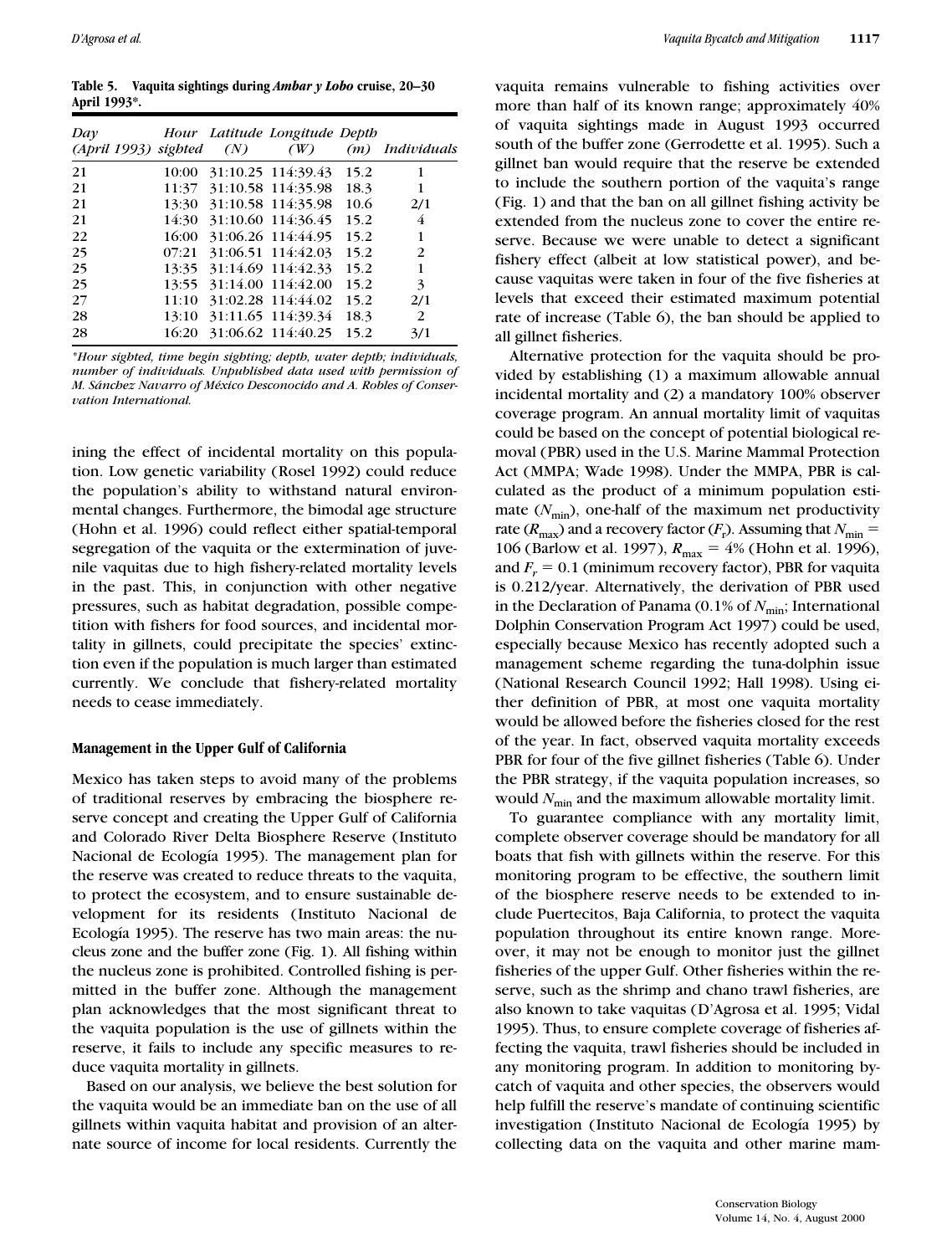| Table 6. Observed and estimated fishing effort and mortalities of vaquita by fishery <sup>a</sup> for El Golfo de Santa Clara, Sonora, 26 January 1993 |
|--------------------------------------------------------------------------------------------------------------------------------------------------------|
| through 25 January 1994.                                                                                                                               |

| Fishery             |                   |                           |                       | Sampled<br>$trips^b$ | Mortality rates <sup>c</sup> |          | <b>Estimated</b><br>$mortality^c$ |          |
|---------------------|-------------------|---------------------------|-----------------------|----------------------|------------------------------|----------|-----------------------------------|----------|
|                     | Recorded<br>trips | <b>Estimated</b><br>trips | Observed<br>mortality |                      | all                          | observer | all                               | observer |
| Shrimp              | 525               | 1358                      |                       | 304                  | 0.0099                       | $\Omega$ | 13                                |          |
| Chano               | 1486              | 1486                      | 4                     | 358                  | 0.0112                       | 0.0556   | 17                                | 83       |
| Corvina             | 50                | 50                        | 0                     |                      | 0                            |          | 0                                 | 0        |
| Sharks and rays     | 470               | 470                       | 3                     | 215                  | 0.0154                       | 0        |                                   | 0        |
| Sierra and mackerel | 390               | 582                       |                       | 259                  | 0.0039                       | 0        | 2                                 |          |

*aFishing effort stratified by fishery (trips/fishery/day;* n <sup>5</sup> *1143 trips) is larger than the number of observed trips (trips/day;* n <sup>5</sup> *1113 trips) because during transitions from one fishery to the next some pangas conducted two different fishing activities in one trip. b Used in the estimation of mortality rates.*

*c All, interview plus observer data; observer, observer data only; mortality rates, observed mortality per sampled trips; estimated mortality, mortality rate*  $\times$  *estimated trips.* 

mals, fishes, migratory and resident birds, and the environment.

The enforcement of regulations in reserves and the establishment of alternative sources of income for local residents are crucial to the survival of the species being protected. Poaching within reserves due to limited resources and personnel dedicated to enforcement has further reduced many endangered populations (e.g., the Sumatran rhino [*Dicerorhinus sumatrensis harrisoni*; Rabinowitz 1995] and black rhino [*Diceros bicornis*; Rachlow & Berger 1997]). In Mexico, even though the totoaba fishery was banned in 1975 (DOF 1975), an estimated 70 tons were taken per year until 1992 (Vidal 1995). In addition, gillnet fisheries in the upper Gulf play a key role in the local economy because of the remote location and the harsh terrestrial environment. Thus, creating infrastructure such as fish storage and processing plants to support and improve alternate fishing techniques that are less dangerous to the vaquita (e.g., longlines for fishing sharks and rays) are essential to the success of the reserve. Although these are arguably the most difficult and expensive elements of natural resource conservation, adequate enforcement, especially when it involves public participation, and the development of economically feasible alternative sources of income, can lead to the successful protection of a species (e.g., Hector's dolphins [*Cephalorhynchus hectorii*; Dawson & Slooten 1993], and reef fishes [Roberts 1995]).

#### **Can the Vaquita Be Saved?**

Due to its low abundance, limited distribution, low reproductive potential, and limited genetic variability, the vaquita may be a classic example of a relict population vulnerable to fishing pressure and its effects on the environment (Vincent & Hall 1996). The simple fact that the observed mortality for just one port within its habitat range exceeds the maximum estimated potential rate of increase is a clear indication that drastic actions must be

taken immediately to avoid the extinction of this rare species. In 1997 Mexico created the International Committee for the Recovery of the Vaquita (Comité Internacional para la Recuperación de la Vaquita, CIRVA) with the specific aim of creating a recovery plan for the vaquita. By considering measures that emphasize the greatest likelihood of recovery based on current knowledge of the species, CIRVA is mandated to create a step-bystep manual for present and future agencies in charge of the recovery of this species. After their first meeting in early 1997, CIRVA concluded that mortality in gillnets was the most important short-term risk factor and that immediate action should be taken to reduce such mortality. New abundance estimates and a quantitative description of the species' critical habitat are underway. At their second meeting in early 1999, CIRVA drafted a three-phase series of recommendations for the immediate protection of the vaquita (L. Rojas-Bracho, personal communication). If CIRVA is successful, not only will the vaquita have a chance to survive, but the recovery plan could provide a framework for using refugia to save other small, endangered populations around the world.

# **Acknowledgments**

We thank the fishers of El Golfo de Santa Clara, San Felipe, and Puerto Peñasco for their valuable help; students of the Instituto Tecnológico y de Estudios Superiores de Monterrey (ITESM) for their assistance in the field; A. Corona and Centro Intercultural de Estudios de Desiertos y Océanos, A.C., for logistic support in San Felipe and Puerto Peñasco; M. Sánchez Navarro and A. Robles for allowing us to use their sightings of vaquitas during the cruise organized by *Mexico Desconocido*; and the following organizations for their support: the Whale and Dolphin Conservation Society, Conservation International–Mexico Program, the National Fish and Wildlife Foundation, The World Conservation Union,